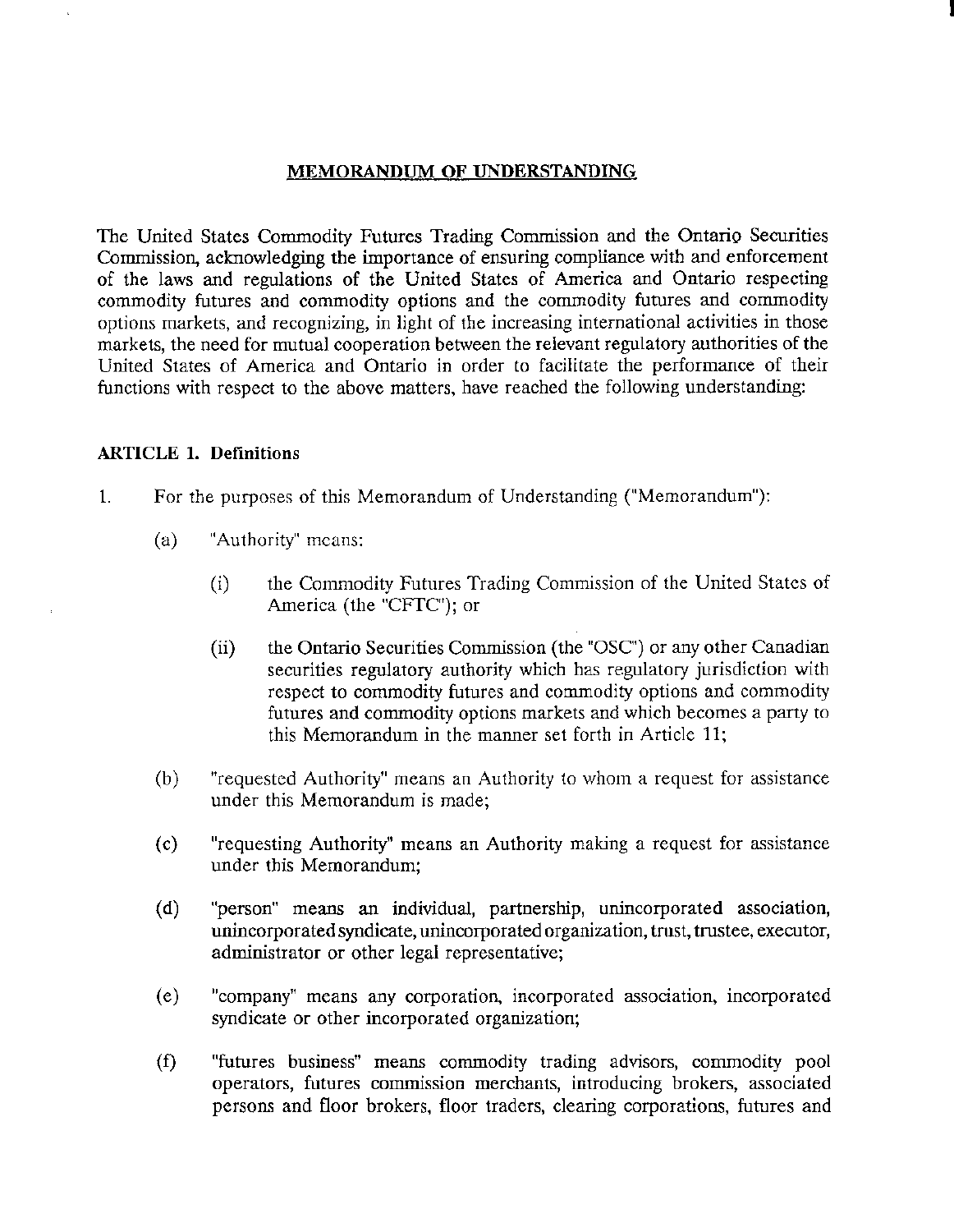options brokers and dealers and exchanges;

- (g) "laws and regulations" means the laws, rules, regulations and regulatory policies concerning the regulation of commodity futures and commodity options and the commodity futures and commodity options markets including, without limitation:
	- (i) misrepresentation or the use of fraudulent, deceptive or manipulative practices in connection with the offer, purchase or sale of any commodity futures or commodity options contract;

I

- (ii) the making of a false or misleading statement or any material omission in any application or report made to the Authorities;
- (iii) the conduct of commodity futures or commodity options trading on, or subject to the rules of, the markets of the requesting Authority;
- $(iv)$ the conduct of futures businesses or reporting requirements imposed on such businesses; and
- (v) the financial and other qualifications of those engaged in or in control of futures businesses.

In case of any dispute over the meaning of any term used in this Memorandum, the parties will define the terms herein in accordance with the relevant laws of the jurisdiction of the requesting Authority.

### ARTICLE 2. General Principles

- 1. This Memorandum sets forth a statement of intent of the Authorities regarding mutual assistance and exchange of information between the Authorities for the purpose of facilitating a requesting Authority's efforts to secure enforcement of or compliance with its laws and regulations. This Memorandum does not modify or supersede any laws or regulations in force in, or applying to, the jurisdictions of the Authorities. This Memorandum does not modify or supersede the Financial Information Sharing Memorandum of Understanding between the Authorities dated September 23, 1991, or the arrangements between the Authorities concerning orders of the CFrC under Part 30 of its Regulations.
- 2. The execution of this Memorandum does not prohibit any Authority from taking measures other than as provided herein to obtain information, evidence or other documents located in the jurisdiction of another Authority or in the possession or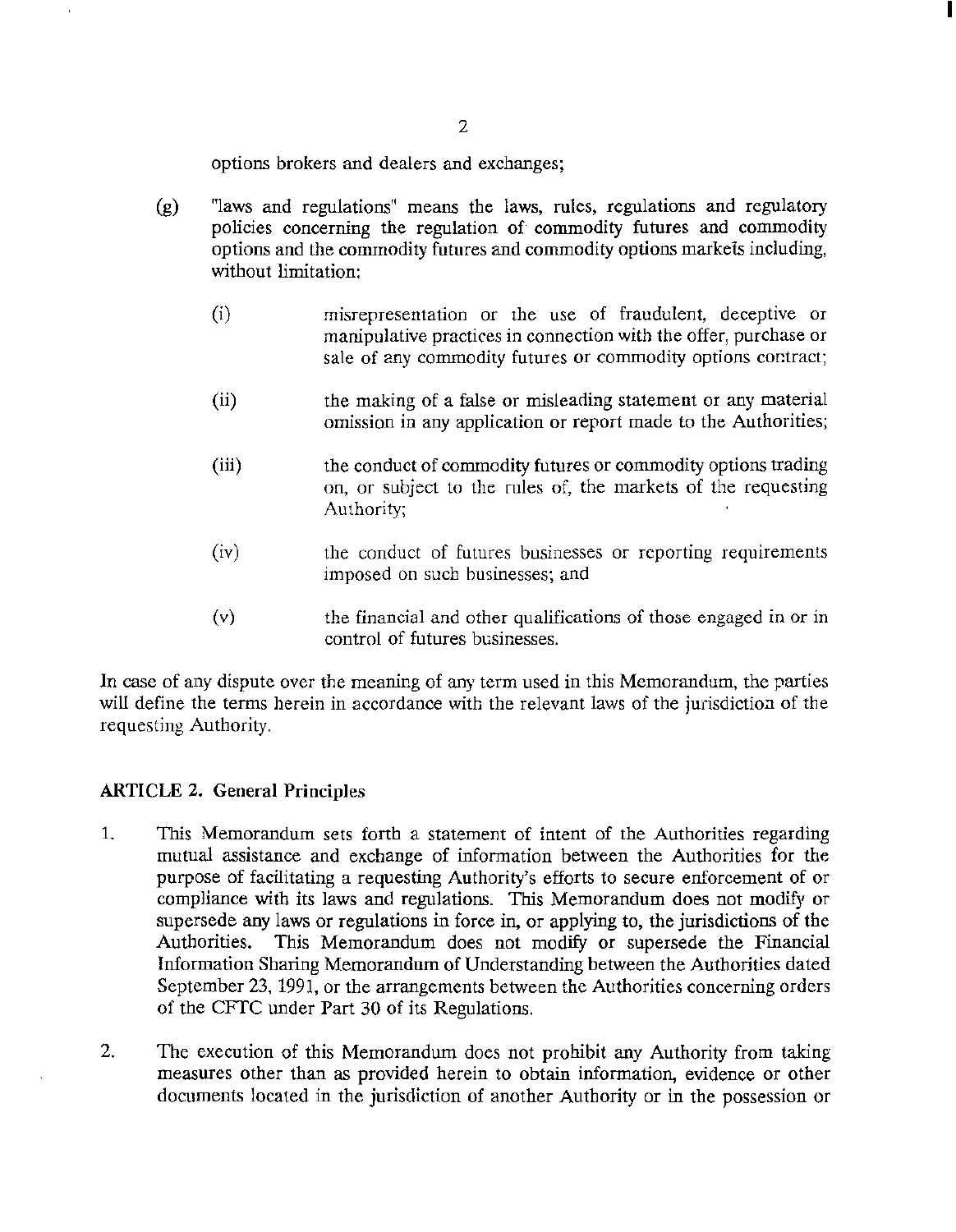under the control of a person in the jurisdiction of another Authority for a purpose within the scope of this Memorandum, provided that such Authority:

- (a) where the information is located within the jurisdiction of another Authority, makes a request for assistance pursuant to this Memorandum to such other Authority prior to taking such other measures;
- (b) notifies the other Authority before using other measures not specifically contemplated by this Memorandum;
- (c) utilizes moderation and restraint in taking such additional measures; and
- (d) consults, if so requested, concerning how such measures may affect the interests of the other Authority and its government.
- 3. Notwithstanding the restrictions with respect to obtaining certain information, evidence or other documents set out in paragraph 2 of this Article, an Authority:
	- (a) may communicate with any person or company in the jurisdiction of another Authority that voluntarily agrees to provide the information, evidence or other documents requested; and
	- (b) may make requests for information on an informal basis and without compliance with the terms of this Memorandum where the relevant information is available from any public source in the jurisdiction of another Authority.
- 4. The provisions of this Memorandum will not give rise to a right, directly or indirectly, on the part of any person or company to obtain, suppress or exclude any information or to challenge the execution of a request for assistance under this Memorandum.

# ARTICLE 3. Scope of Assistance

- 1. In accordance with the laws and regulations of their respective jurisdictions, the Authorities will provide the fullest mutual assistance, within the framework of this Memorandum, in response to a request concerning enforcement of or compliance with their respective laws and regulations. To the extent permitted by the law relevant to a requested Authority, such assistance will be provided even where the subject matter of the request for assistance does not constitute a violation of the laws and regulations of such Authority.
- 2. The assistance available under this Memorandum includes, without limitation: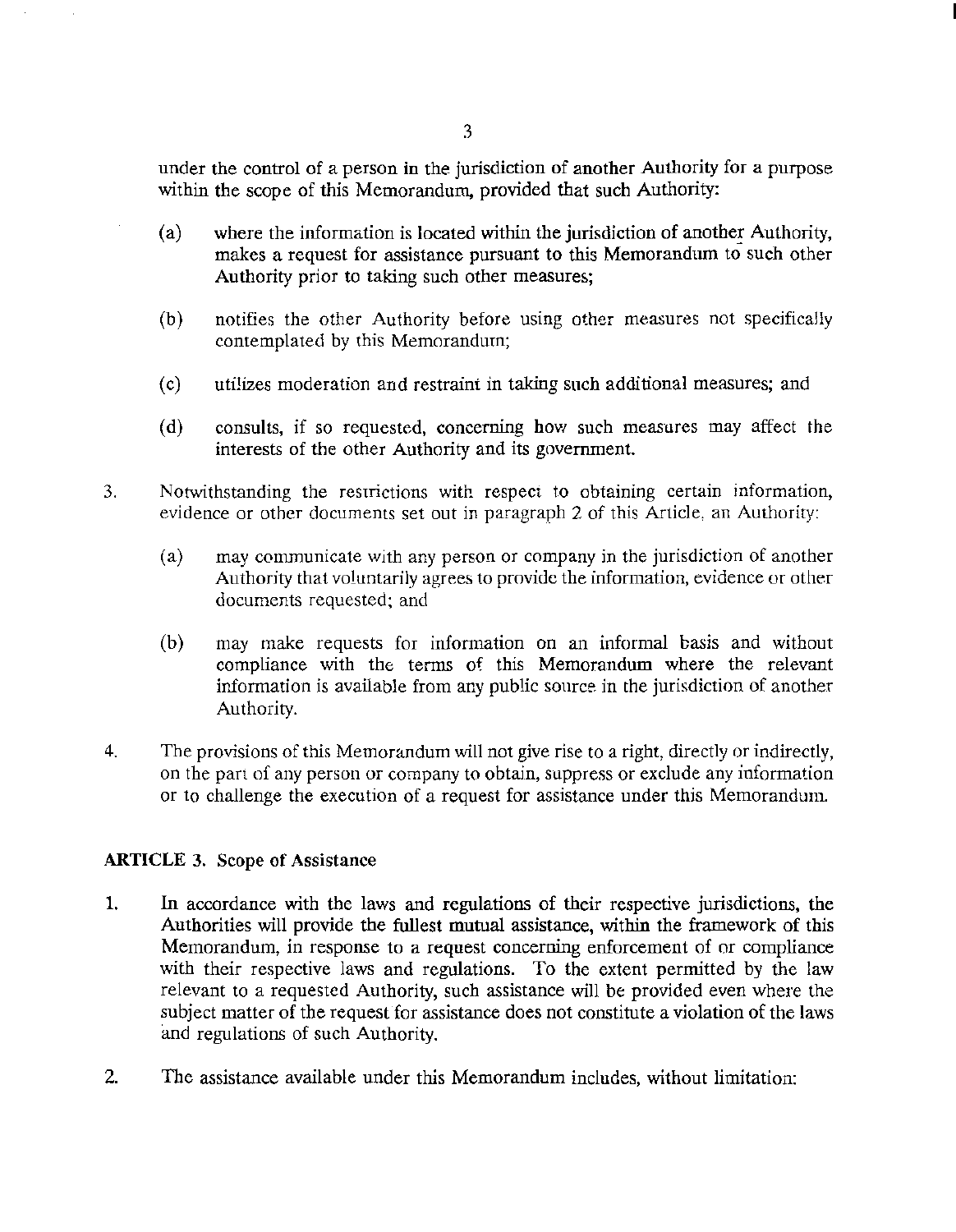- (a) obtaining information and providing access to information in the files of the requested Authority;
- (b) obtaining statements, including statements under oath, of persons by the requested Authority; and
- (c) obtaining information and documents from persons and companies.

# ARTICLE 4. Requests for Assistance

- 1. Requests for assistance will be made in writing and addressed to the requested Authority's contact officer as listed in Appendix A
- 2. The requesting Authority will specify, in a request for assistance, the following:
	- (a) the information sought by the requesting Authority;
	- (b) a general description of both the matter which is the subject of the request and the purpose for which the information is sought;
	- (c) the persons or companies suspected or believed by the requesting Authority to possess the information sought or, where the requesting Authority is knowledgeable thereof, the places where such information may be obtained;
	- (d) the laws and regulations pertaining to the matter which is the subject of the request;
	- (e) whether the presence and participation of its representatives is desired during the taking by the requested Authority of statements of persons in connection with the request; and
	- (f) the desired time period for the reply.
- 3. In the event of urgency, requests for assistance and replies to such requests may be made by summary procedures or by means of communication other than the exchange of letters, provided that they are confirmed in the manners prescribed in paragraphs 1 and 2 of this Article.
- 4. A request for assistance under this Memorandum may be denied by the requested Authority:
	- (a) where the execution of the request for assistance would require the requested Authority to act in a manner that would violate the Constitution or laws of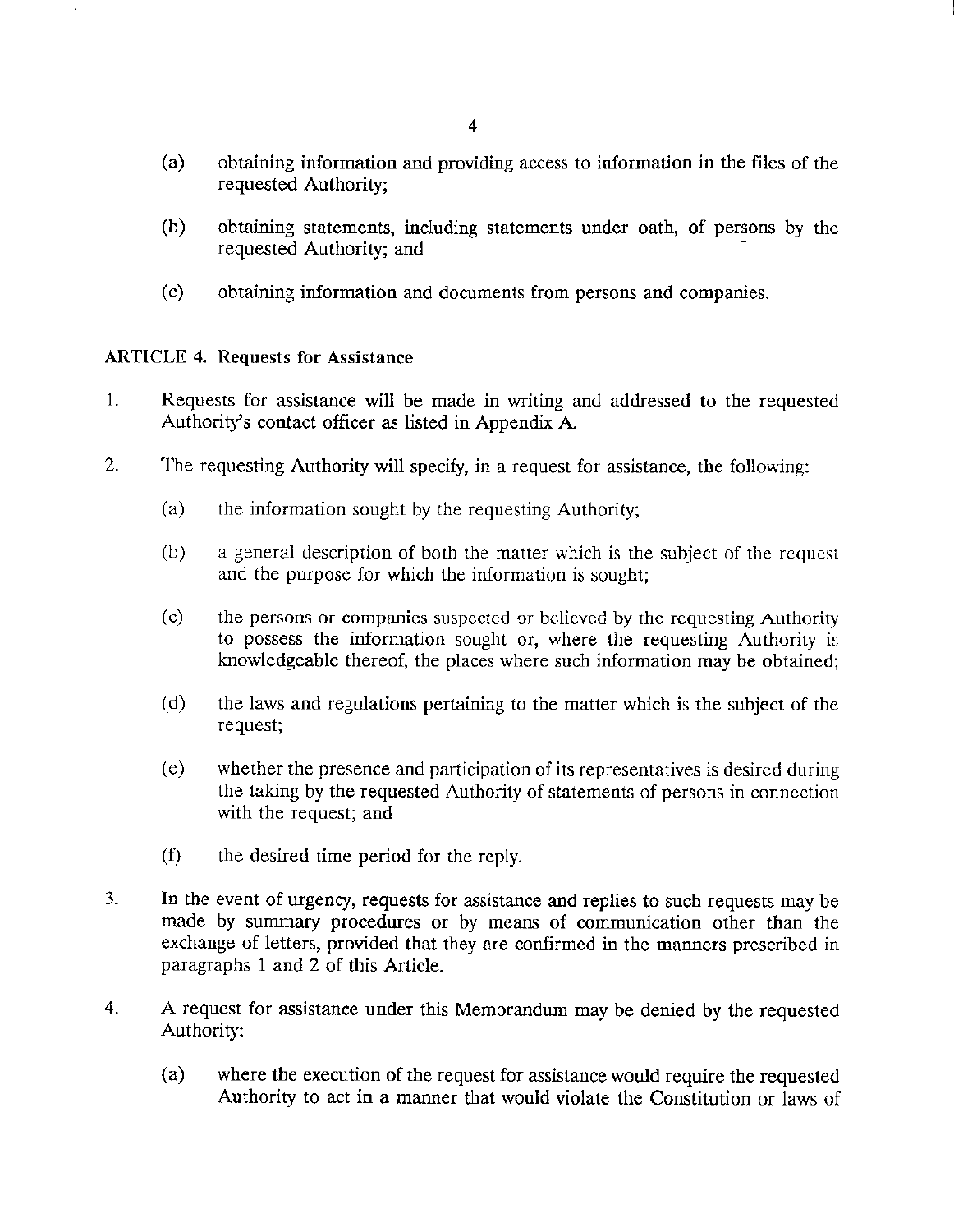the jurisdiction of the requested Authority;

(b) where the request for assistance is not in accordance with the provisions set forth in this Memorandum;

I

- (c) where the conditions outlined in paragraph 2 of Article 10 are applicable and an arrangement with respect to costs, pursuant to that paragraph, has not been finalized to the satisfaction of the requested Authority; or
- (d) on grounds of public interest.
- 5. The requested Authority will consider whether there may be other assistance it can give where it cannot completely accept a request for assistance.

## ARTICLE 5. Execution of Requests for Assistance

- 1. The requested Authority will deal with a request for assistance within a reasonable period of time.
- 2. The requested Authority, when requested by the requesting Authority, will use its best efforts to obtain statements from persons involved, directly or indirectly, in the activities that are the subject of the request for assistance or from persons or companies that hold information that may assist in carrying out the request. The requested Authority will also seek to obtain the production of documents or other information from any other person or company designated by the requesting Authority.
- 3. A response to a request for assistance made under this Memorandum will be conducted in accordance with the procedures of the requested Authority and by persons designated by the requested Authority, unless otherwise agreed by the requesting and the requested Authorities.
- 4. Notwithstanding any other provision of this Memorandum, any person or company providing statements, information or documents as a result of a request for assistance made under this Memorandum will be entitled to all of the rights and protections of the Consitution and laws of the jurisdiction of the requested Authority that may otherwise be applicable. Assertions regarding other rights and privileges arising exclusively pursuant to the Constitution or laws of the jurisdiction of the requesting Authority will be preserved for consideration by the courts in the jurisdiction of the requesting Authority.
- 5. A person whose statement is taken pursuant to a request for assistance will have the right to have counsel present during the taking of the statement.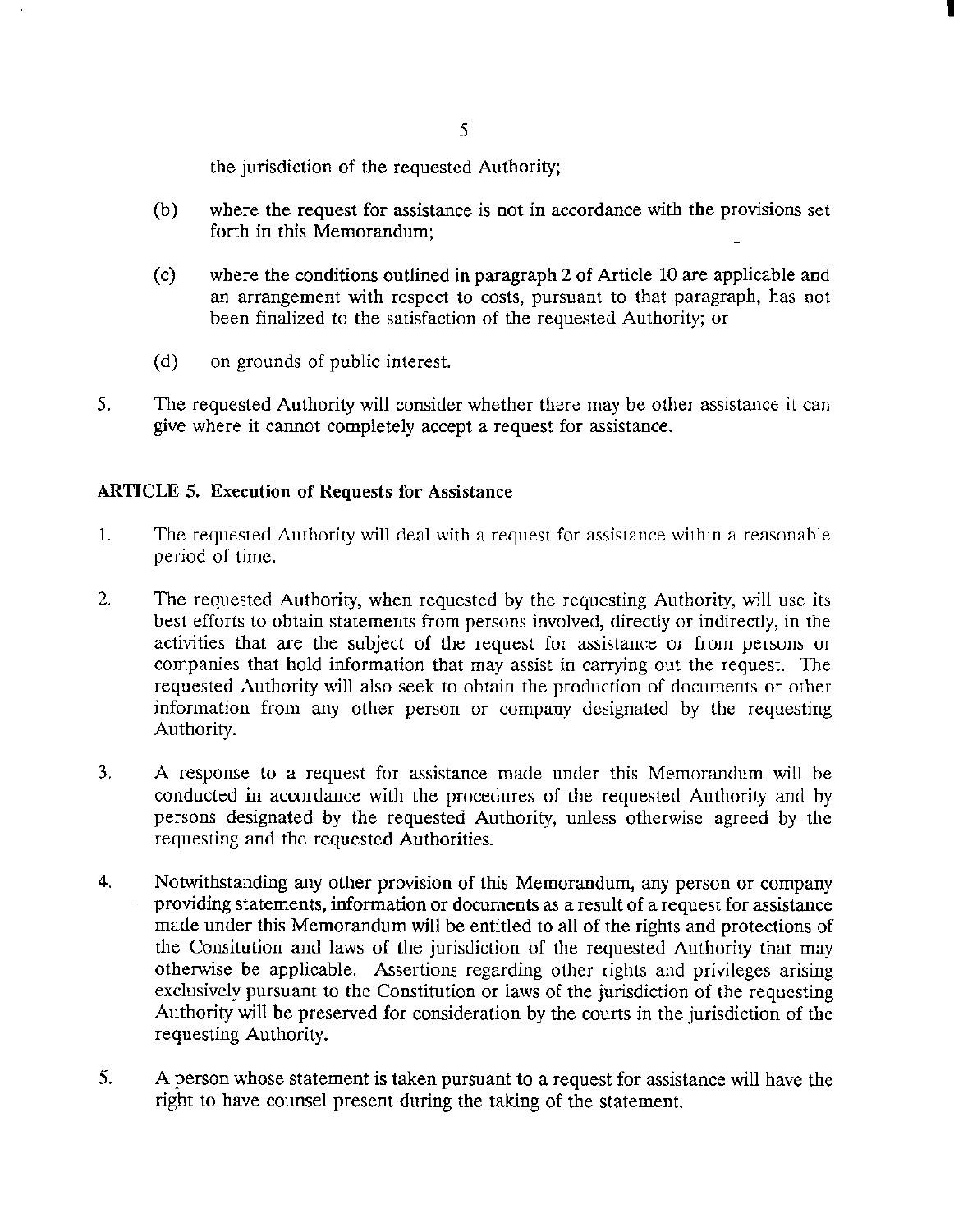6. If the requesting Authority so specifies in the request for assistance, statements will be taken under oath and a verbatim transcript will be made. In addition, if the requesting Authority so specifies in the request for assistance, and subject to the approval of the requested Authority, a designated representative of the requesting Authority may be present when those statements are taken. Subject to approval by the requested Authority, that representative may prescribe specific questions to be asked, or may, if permitted by the applicable law of the jurisdiction of the requested Authority, ask questions directly of the person whose statement is to be taken.

## ARTICLE 6. Permissible Uses of Information

- 1. The requesting Authority may use the information furnished solely:
	- (a) for purposes stated in the request for assistance with respect to ensuring compliance with or enforcement of the laws and regulations specified in the request and related provisions; and
	- (b) for purposes within the general framework of the use stated in the request for assistance, including conducting a civil or administrative enforcement proceeding or assisting in a criminal prosecution or conducting any investigation related thereto for any general charge applicable to *the* violation of the laws and regulations specified in the request for assistance.
- 2. The requesting Authority will not use the information furnished for any purpose other than those stated in paragraph 1 of this Article unless it has first informed the requested Authority of its intention to use the information supplied for such other purpose and the requested Authority has not objected, within 15 business days, to such intended use of the information. The requested Authority may only oppose such other use in cases where it reasonably believes that such use would not be in the interests of the administration and enforcement of the laws and regulations of the jurisdiction of the requested Authority, or when the circumstances noted in paragraph 4 of Article 4 are applicable. If use of the information is opposed by the requested Authority, the Authorities will consult pursuant to Article 8 concerning the reasons for the refusal and the circumstances under which use of the information might otherwise be allowed. Where the requested Authority opposes such use, the information may be used only under the conditions imposed by the requested Authority.

### ARTICLE 7. Confidentiality of Requests

1. Except as contemplated by Article 6 and except for disclosures that are absolutely necessary to carry out a request for assistance, each Authority will keep confidential,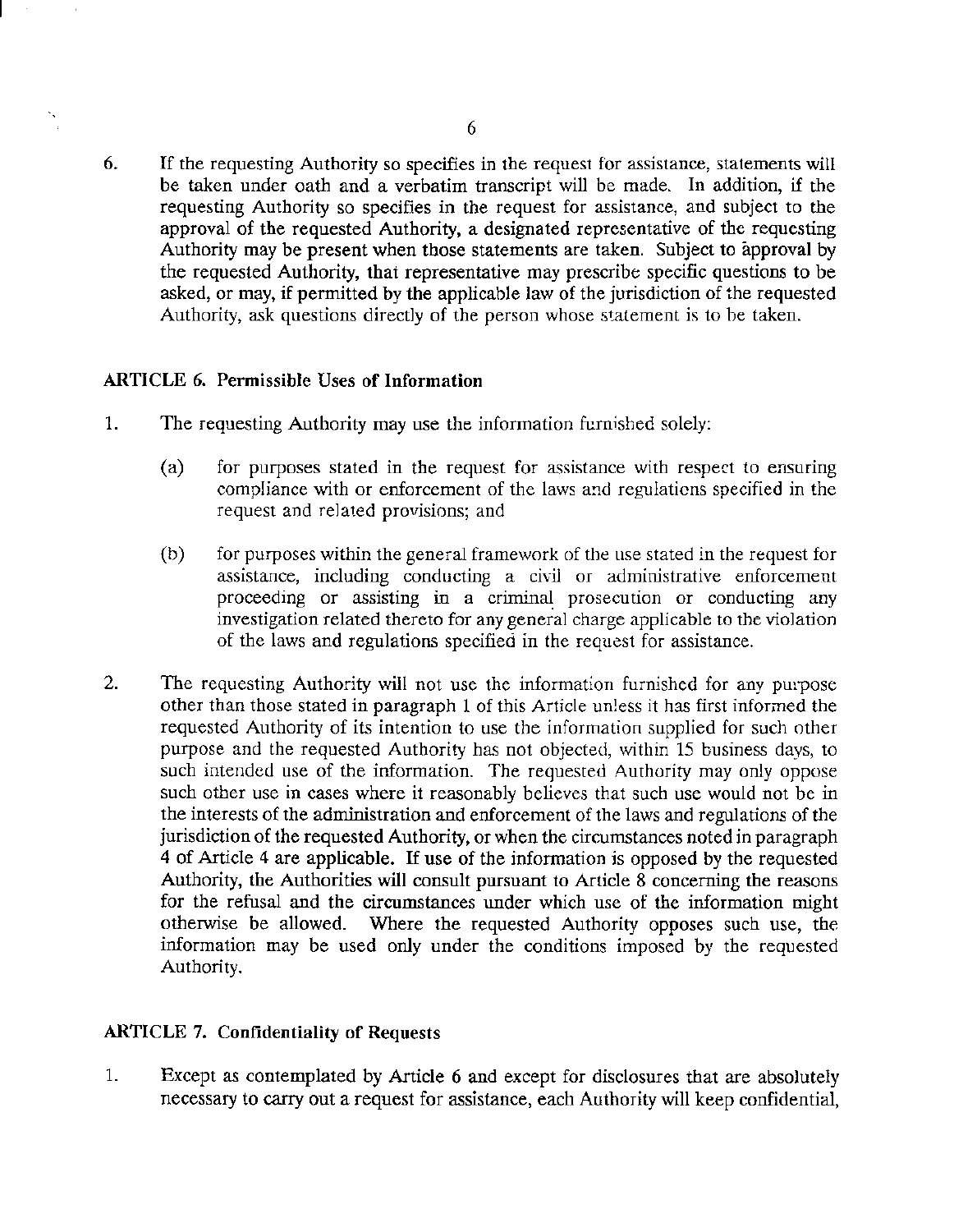to the extent permitted by law, all requests for assistance made under this Memorandwn, the contents of such requests, and any other matters arising during the operation of this Memorandum of Understanding, including consultations between the Authorities. The requesting Authority will keep confidential, to the extent permitted by law, any information it receives pursuant to a  $r$  request for assistance. Such confidentiality may be waived by the mutual agreement of the requesting and the requested Authority.

I

- 2. Except as contemplated by Article 6, the requesting Authority will not offer the information to, and will use its best efforts to ensure that it is not obtained by, any other person or company. Where, however, the requesting Authority is not authorized to oppose the disclosure of information to a public authority, it will so inform the requested Authority, and will use its best efforts to ensure that the information is not used for any purpose other than those contemplated in Article 6, and is not disclosed to any other person or company. Unless otherwise agreed, if such information is obtained by any other person or company, the requesting Authority will use its best efforts to ensure that such information will not be used by that person or company in any way that involves disclosure to any other person or company.
- 3. The requesting Authority will notify the requested Authority of any legally enforceable demand for information prior to complying with such demand and will assert such appropriate legal exemptions or privileges with respect to such information as may be available..
- 4. When the requesting Authority has terminated the matter for which assistance has been requested under this Memorandum, it will promptly inform the requested Authority of such termination and will return to the requested Authority, upon any request made by that Authority and to the extent permitted by the law of the jurisdiction of the requesting Authority, all documents and copies of the information provided by the requested Authority not already disclosed in proceedings referred to in Article 6, and other material disclosing the contents of such documents, other than material that has been generated as part of the deliberative, investigative or internal analytical process of the requesting Authority, which may be retained.
- 5. Any document or any other material provided by the requested Authority in response to a request for assistance under this Memorandum and any other material disclosing its content, other than material that is generated as part of the deliberative, investigative or internal analytical process of the requesting Authority, will not become the property of the requesting Authority and must be redelivered, upon demand, to the requested Authority without delay, to the extent permitted by law, provided that the requested Authority may only make such a demand under this paragraph where it has reason to believe that the information has been or is likely to be disclosed or used other than as contemplated by Article 6.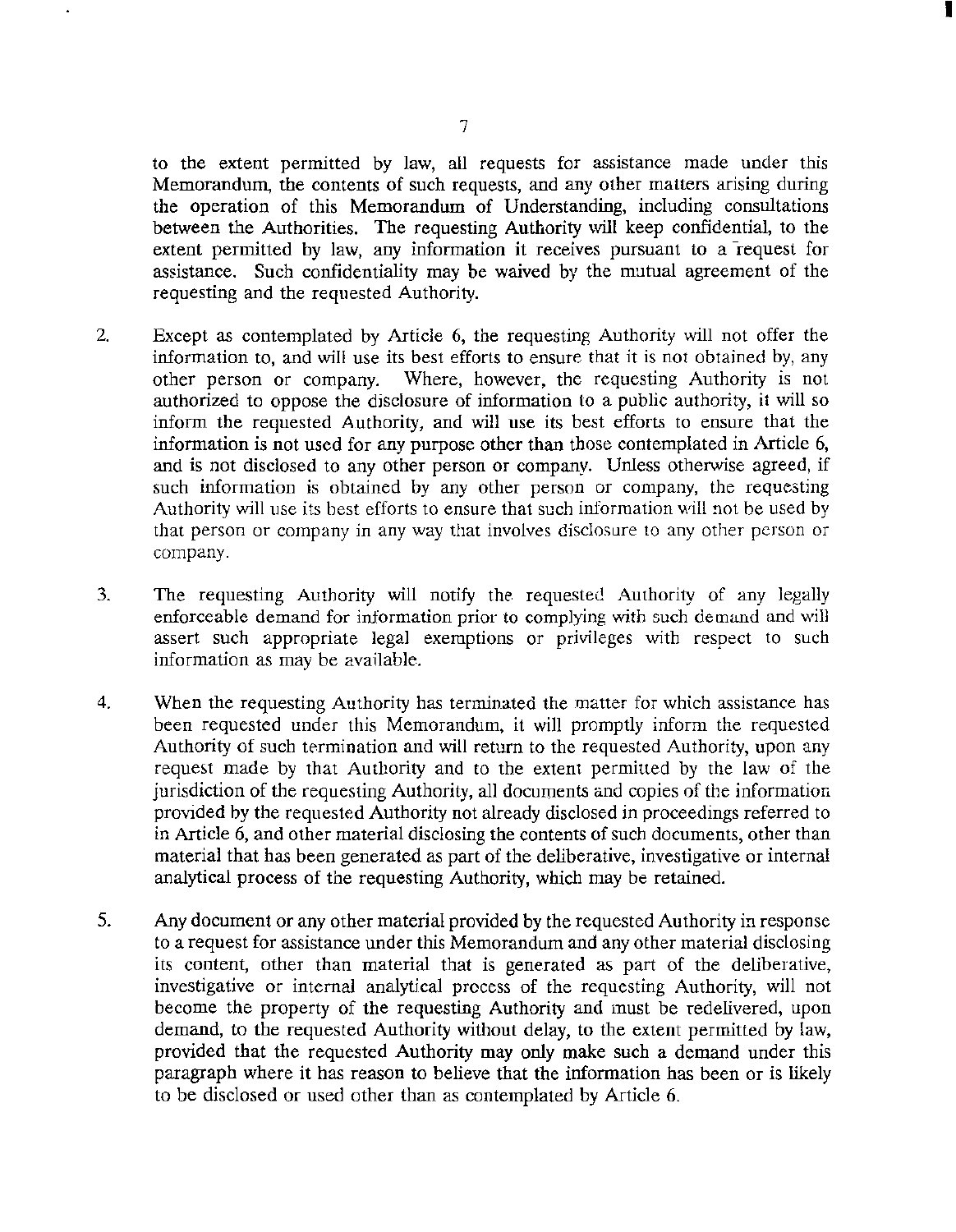### ARTICLE 8. Disputes and Consultations

- 1. The Authorities will keep the operation of this Memorandum under continuous review and will consult with a view to improving its operation and resolving any matters that may arise. In particular, the Authorities will consult upon request in the event of:
	- (a) a refusal by one Authority to comply with a request for information on the grounds set forth in paragraph 4 of Article 4; or
	- (b) a change in market or business conditions or in the legislation governing matters within the jurisdiction of an Authority, or any other difficulty which makes it necessary to amend or extend this Memorandum in order to achieve its purposes.
- 2. The Authorities may agree on such practical measures as may be necessary to facilitate the implementation of this Memorandum.
- 3. Where the specific conduct set out in the request for assistance may constitute a breach of a law or regulation in both the jurisdiction of the requested and the requesting Authority, those Authorities will consult in order to determjue the most appropriate manner for each Authority to provide assistance.
- 4. Any of the conditions of this Memorandum may be amended, relaxed or waived by mutual agreement.

### ARTICLE 9. Unsolicited Assistance

1. To the extent permitted by the laws and regulations of its jurisdiction, each Authority will use reasonable efforts to provide each other Authority with any information it discovers which gives rise to a suspicion of a breach, or anticipated breach, of the laws and regulations of the jurisdiction of another Authority, subject to compliance by that other Authority with any conditions that would have been applicable had the information been provided pursuant to a request for assistance made under this Memorandum.

# ARTICLE 10. Costs of Investigation

1. Subject to paragraph 2 of this Article, all costs and other disbursements incurred by the requested Authority in connection with the execution of requests for assistance will be the responsibility of and for the account of the requested Authority.

I